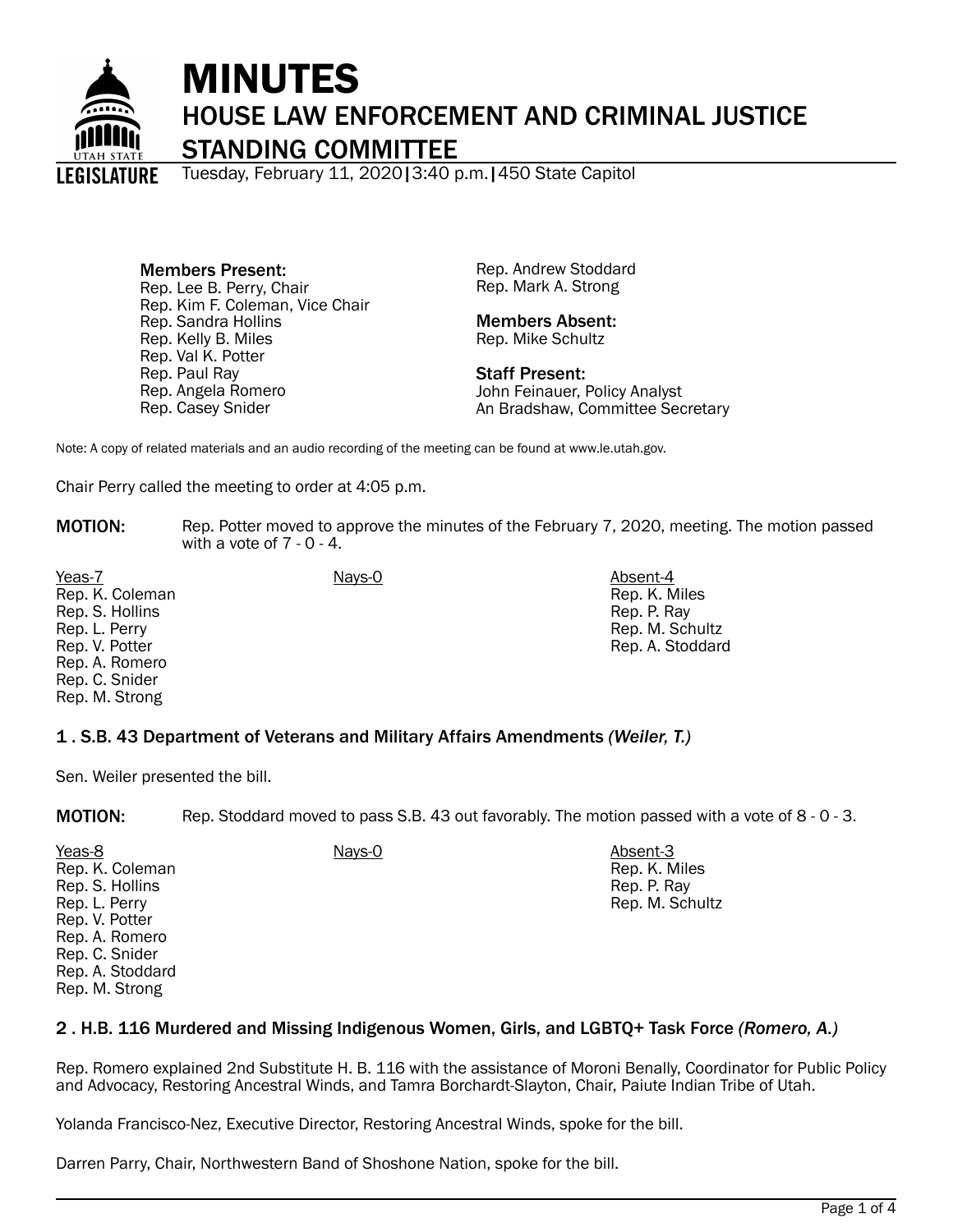### HOUSE LAW ENFORCEMENT AND CRIMINAL JUSTICE STANDING COMMITTEE **February 11, 2020**

Michelle Mckee, resident, spoke for the bill.

David Irvine, lobbyist for the Navajo Nation, spoke for the bill.

Nathan Curtis, President, Utah Sheriffs' Association, spoke for the bill.

Braiden Meeks, resident, spoke for the bill.

Emily Walsh, Legislative Action Director, League of Women Voters of Utah, spoke for the bill.

Carlandrea Tallbrother, resident, spoke for the bill.

Vickie Samuelson, resident, spoke for the bill.

Michelle Brown, Chair, Missing and Murdered Indigenous Women, spoke for the bill.

Samantha Eldridge, resident, spoke for the bill.

**MOTION:** Rep. Potter moved to replace H.B. 116 with 2nd Substitute H.B. 116. The motion passed with a vote of 9 - 0 - 2.

| Yeas-9<br>Rep. K. Coleman<br>Rep. S. Hollins<br>Rep. K. Miles<br>Rep. L. Perry<br>Rep. V. Potter<br>Rep. P. Ray<br>Rep. A. Romero<br>Rep. C. Snider<br>Rep. M. Strong | Nays-0                                                                                                      | Absent-2<br>Rep. M. Schultz<br>Rep. A. Stoddard |
|-----------------------------------------------------------------------------------------------------------------------------------------------------------------------|-------------------------------------------------------------------------------------------------------------|-------------------------------------------------|
| <b>MOTION:</b>                                                                                                                                                        | Rep. Ray moved to pass 2nd Substitute H.B. 116 out favorably. The motion passed with a vote of 8<br>$-1-2.$ |                                                 |

Rep. M. Strong Rep. M. Schultz

Rep. A. Stoddard

Yeas-8 Nays-1 Absent-2 Rep. K. Coleman Rep. S. Hollins Rep. K. Miles Rep. L. Perry Rep. V. Potter Rep. P. Ray Rep. A. Romero Rep. C. Snider

### 3 . H.B. 213 Consent Language Amendments *(Romero, A.)*

Rep. Romero explained 1st Substitute H. B. 213 with the assistance of Will Carlson, Chief Policy Adviser, Salt Lake County District Attorney's Office.

Michelle Mckee, resident, spoke for the bill.

Jeff Buhman, Executive Director, Statewide Association of Prosecutors, spoke for the bill.

Kim Cordova, Executive Director, Commission on Criminal and Juvenile Justice, spoke for the bill.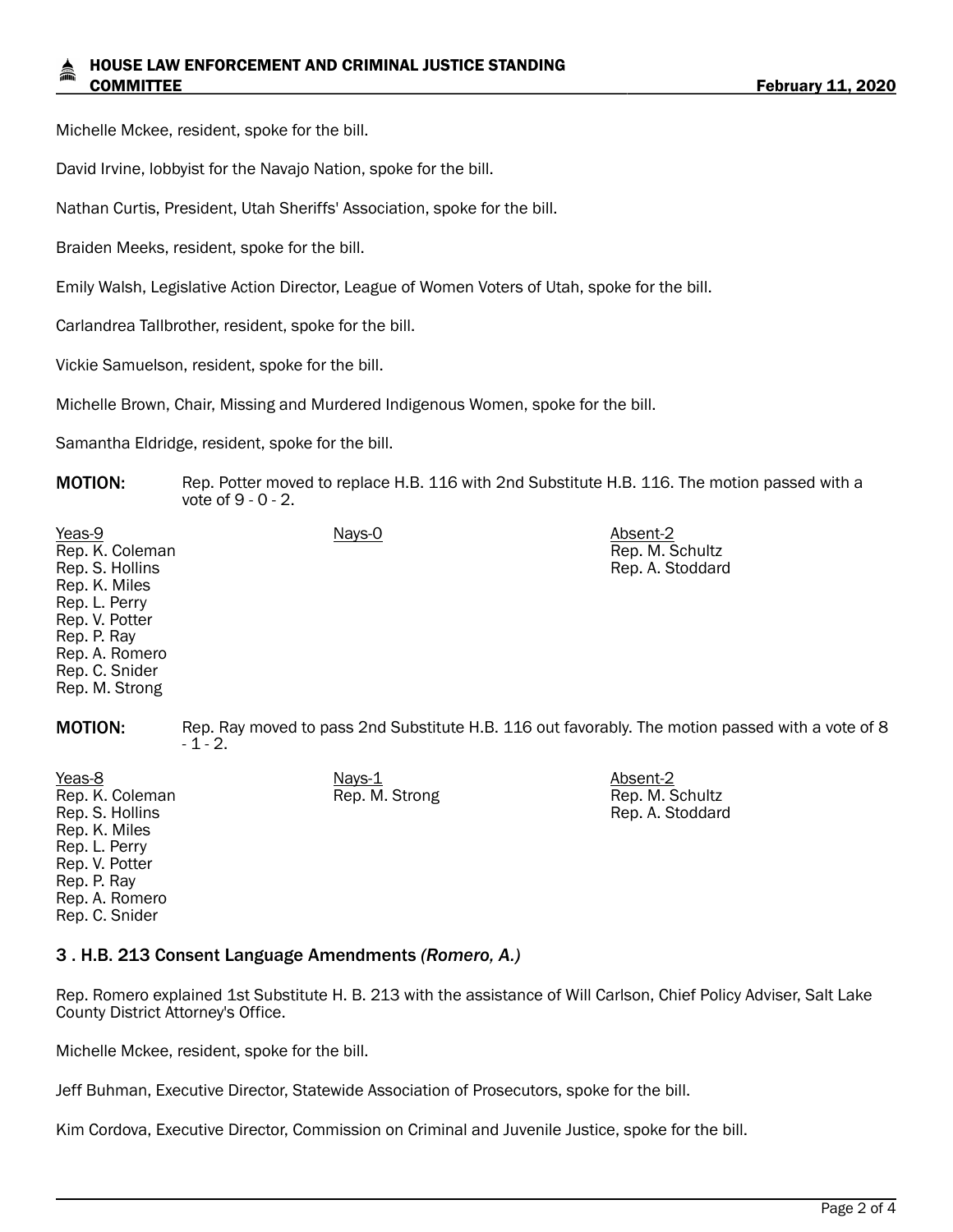### HOUSE LAW ENFORCEMENT AND CRIMINAL JUSTICE STANDING COMMITTEE **February 11, 2020**

Rep. M. Schultz Rep. A. Stoddard

Jenn Oxborrow, Executive Director, Utah Domestic Violence Coalition, spoke for the bill.

MOTION: Rep. Miles moved to replace H.B. 213 with 1st Substitute H.B. 213. The motion passed with a vote of 9 - 0 - 2.

Yeas-9 Nays-0 Absent-2 Rep. K. Coleman Rep. S. Hollins Rep. K. Miles Rep. L. Perry Rep. V. Potter Rep. P. Ray Rep. A. Romero Rep. C. Snider Rep. M. Strong

MOTION: Rep. Potter moved to pass 1st Substitute H.B. 213 out favorably.

The motion passed with a vote of  $8 - 1 - 2$ .

Yeas-8 Nays-1 Absent-2 Rep. K. Coleman Rep. S. Hollins Rep. K. Miles Rep. L. Perry Rep. V. Potter Rep. A. Romero Rep. C. Snider Rep. M. Strong Rep. P. Ray Rep. M. Schultz Rep. A. Stoddard

## 4 . H.B. 255 Boat Fees Amendments *(Waldrip, S.)*

Rep. Waldrip spoke to 1st Substitute H.B. 255 with the assistance of Scott Strong, Deputy Director, Division of State Parks and Recreation.

Craig Peterson, Provo River Water Users Association, spoke for the bill.

MOTION: Rep. Miles moved to replace H.B. 255 with 1st Substitute H.B. 255. The motion passed with a vote of 9 - 0 - 2.

| Yeas-9          | Nays-0 | Absent-2         |
|-----------------|--------|------------------|
| Rep. K. Coleman |        | Rep. M. Schultz  |
| Rep. S. Hollins |        | Rep. A. Stoddard |
| Rep. K. Miles   |        |                  |
| Rep. L. Perry   |        |                  |
| Rep. V. Potter  |        |                  |
| Rep. P. Ray     |        |                  |
| Rep. A. Romero  |        |                  |
| Rep. C. Snider  |        |                  |
| Rep. M. Strong  |        |                  |

MOTION: Rep. Snider moved to pass 1st Substitute H.B. 255 out favorably. The motion passed with a vote of  $9 - 0 - 2$ .